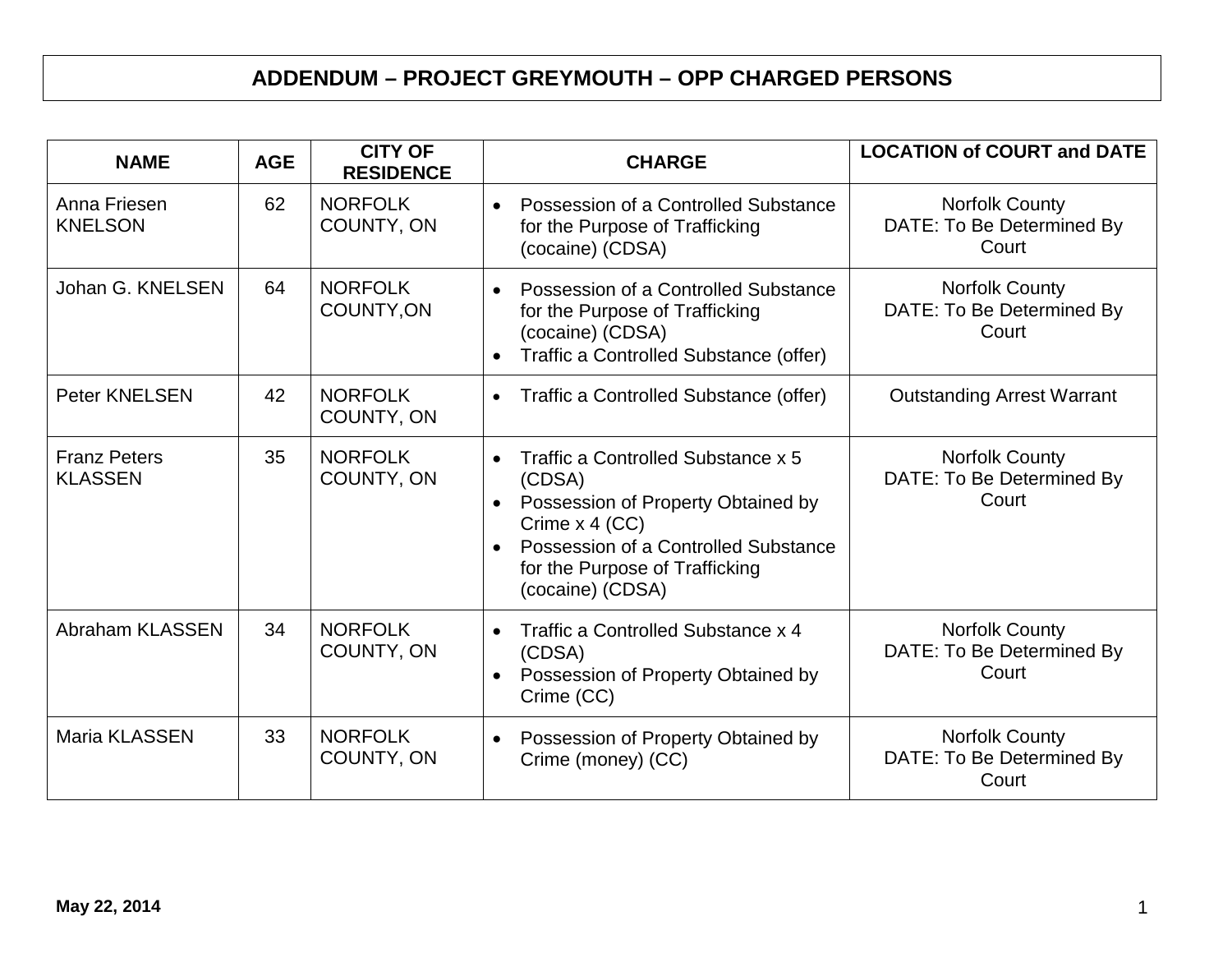## **ADDENDUM – PROJECT GREYMOUTH – OPP CHARGED PERSONS**

| <b>NAME</b>                            | <b>AGE</b> | <b>CITY OF</b><br><b>RESIDENCE</b> | <b>CHARGE</b>                                                                                                                                                                                                                                                                                                                                                                                                                                                             | <b>LOCATION of COURT and DATE</b>                           |
|----------------------------------------|------------|------------------------------------|---------------------------------------------------------------------------------------------------------------------------------------------------------------------------------------------------------------------------------------------------------------------------------------------------------------------------------------------------------------------------------------------------------------------------------------------------------------------------|-------------------------------------------------------------|
| <b>Anna Martens</b><br><b>THIESSEN</b> | 33         | <b>NORFOLK</b><br>COUNTY, ON       | Possession of a Controlled Substance<br>$\bullet$<br>for the Purpose of Trafficking<br>(cocaine) (CDSA)<br>Possession of a Controlled Substance<br>$\bullet$<br>for the Purpose of Trafficking<br>(methamphetamine) (CDSA)<br>Possession of a Controlled Substance<br>$\bullet$<br>(cannabis marihuana) (CDSA)                                                                                                                                                            | <b>Norfolk County</b><br>DATE: To Be Determined By<br>Court |
| <b>Johan THIESSEN</b>                  | 35         | <b>NORFOLK</b><br>COUNTY, ON       | Possession of a Controlled Substance<br>$\bullet$<br>for the Purpose of Trafficking<br>(cocaine) (CDSA)<br>Possession of a Controlled Substance<br>$\bullet$<br>for the Purpose of Trafficking<br>(methamphetamine) (CDSA)<br>Possession of a Controlled Substance<br>$\bullet$<br>(cannabis marihuana) (CDSA)                                                                                                                                                            | <b>Norfolk County</b><br>DATE: To Be Determined By<br>Court |
| Nelson Rodolfo<br><b>VASQUEZ</b>       | 33         | KITCHENER, ON                      | <b>Traffic a Controlled Substance</b><br>$\bullet$<br>(methamphetamine) x 3 (CDSA)<br>Possession of Property Obtained by<br>$\bullet$<br>Crime (money) x 2 (CC)<br>Failing to Comply with Recognizance x<br>$4$ (CC)<br>Possession of a Controlled Substance<br>$\bullet$<br>(morphine, methamphetamine,<br>cannabis marihuana) x 3 (CDSA)<br>Unauthorized Possession of a<br>Weapon While Prohibited (Stun Gun)<br>(CC)<br>Unauthorized Possession of<br>Ammunition (CC) | Kitchener<br>DATE: To Be Determined By<br>Court             |